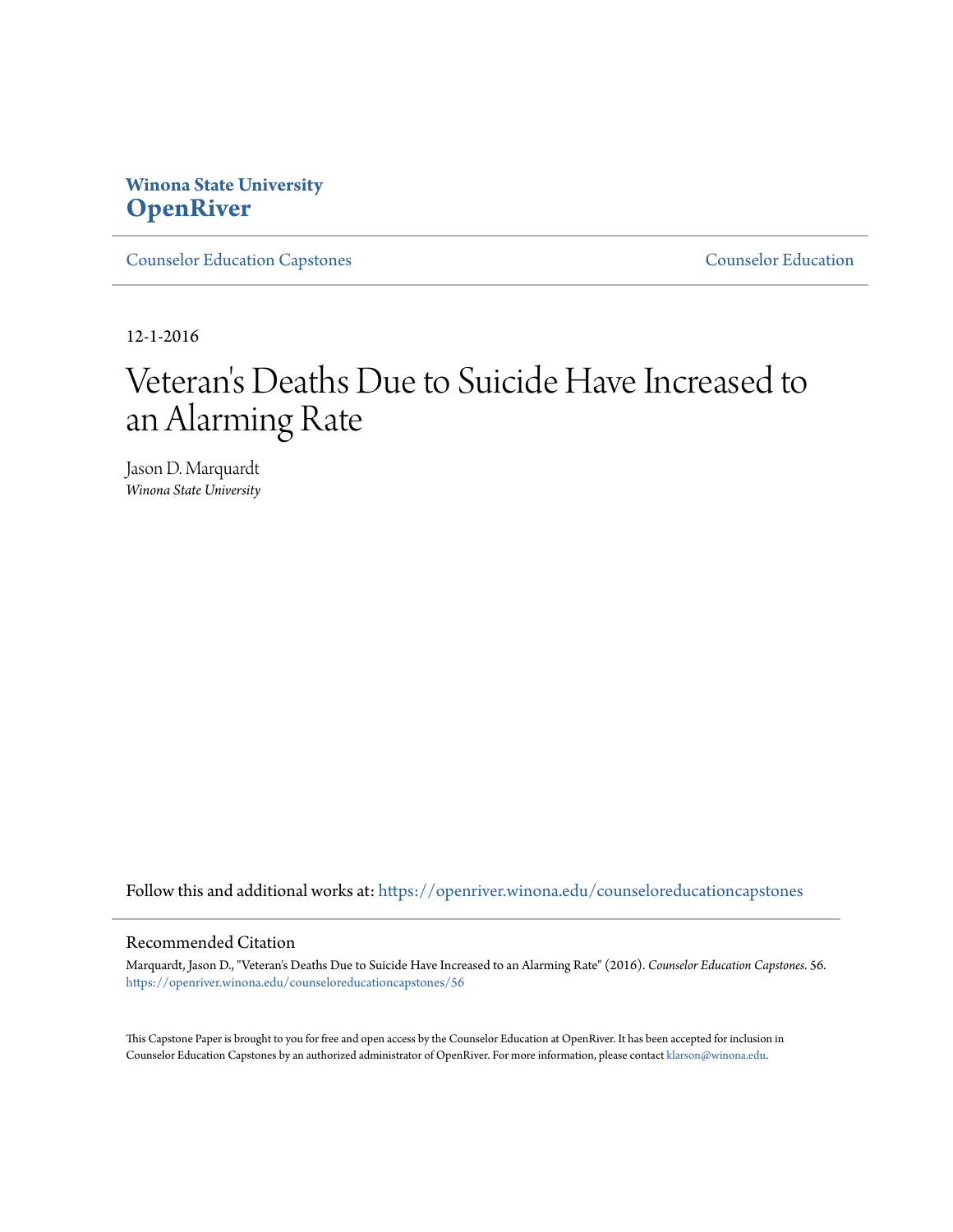Veteran's Deaths Due to Suicide Have Increased to an Alarming Rate

Jason D. Marquardt

A Capstone Project submitted in partial fulfillment of the

Requirements for the Master of Science Degree in

Counselor Education at

Winona State University

Fall Semester, 2016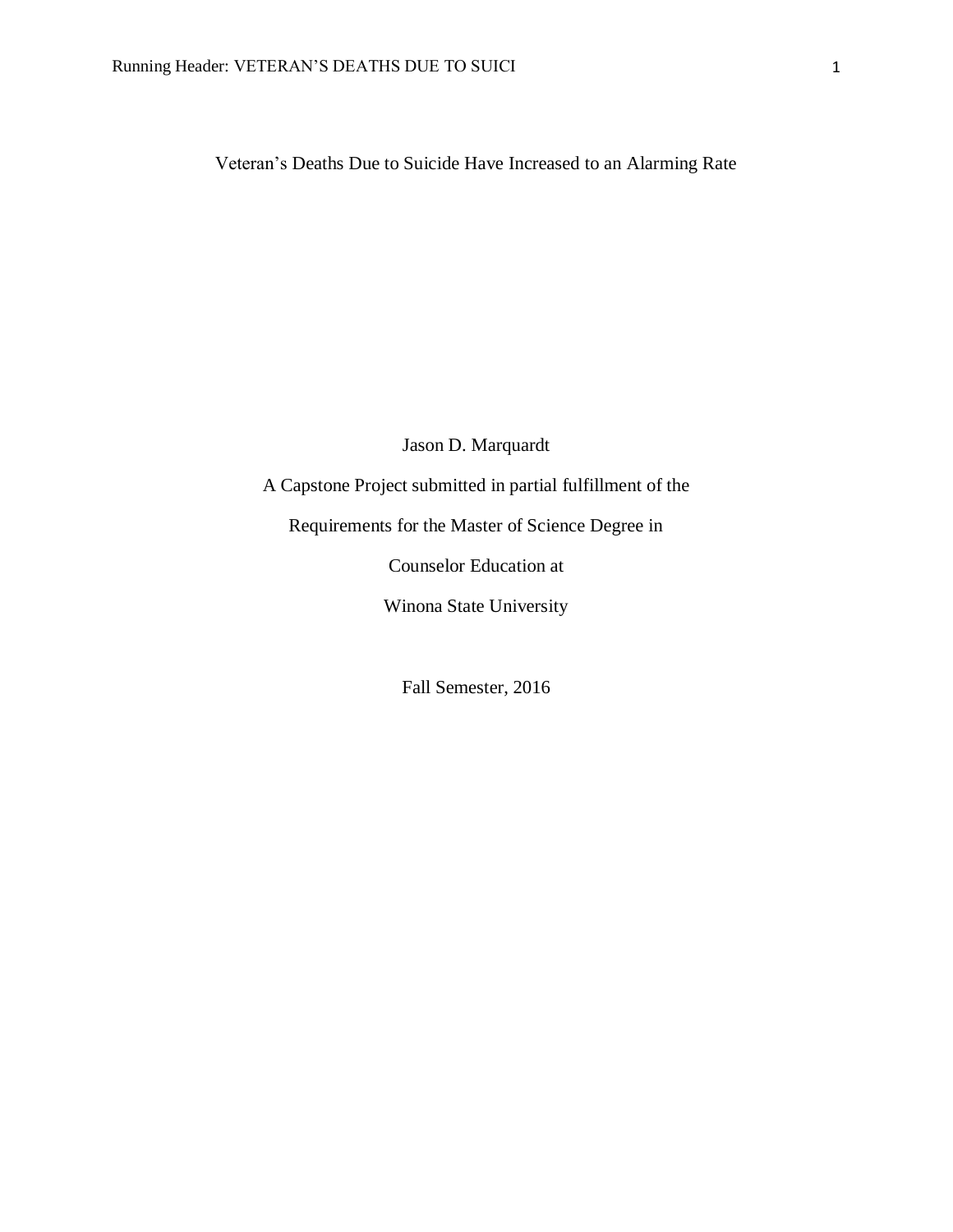# Abstract

With Veterans Suicide rates at an all-time high there is more to be done. Twenty or more Veterans in the United States commit suicide on a daily basis with no end in sight. Despite all of the research being done, there are still no clear answers to why this epidemic continues. The facts currently are that there are not an adequate number of mental heal providers to meet the needs of the general population let alone the Veteran population. There are an overwhelming number of risk factors that can lead to suicide like stress, guilt, alcohol and substance abuse, mental health conditions like depression. Even though with treatment this risk can be minimized it still leads back to the issue that there is not enough providers in the Veterans network along with the reality that traditional psychological theories are not tailored to the lives and stress that Veterans and members of the military have experienced.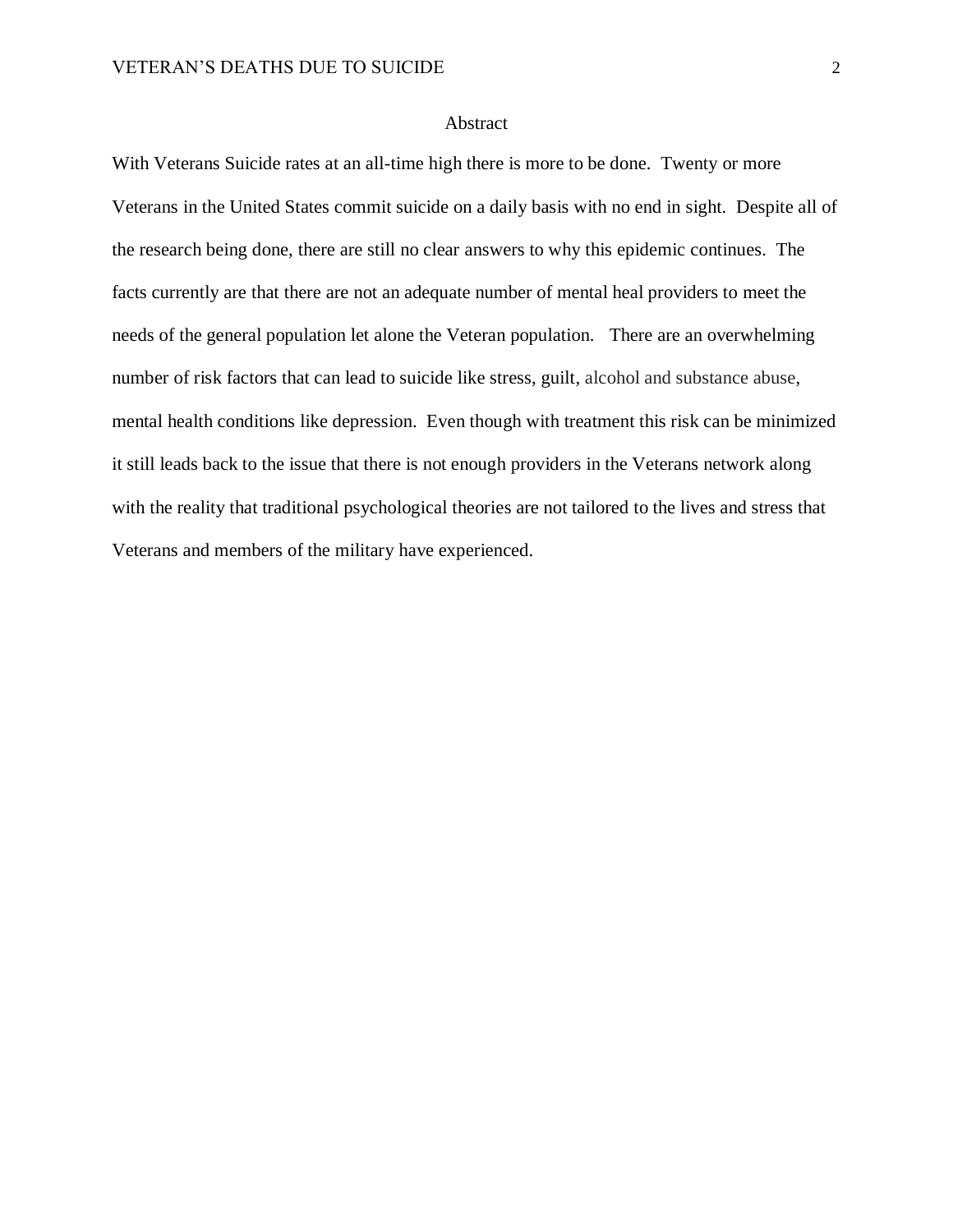# Contents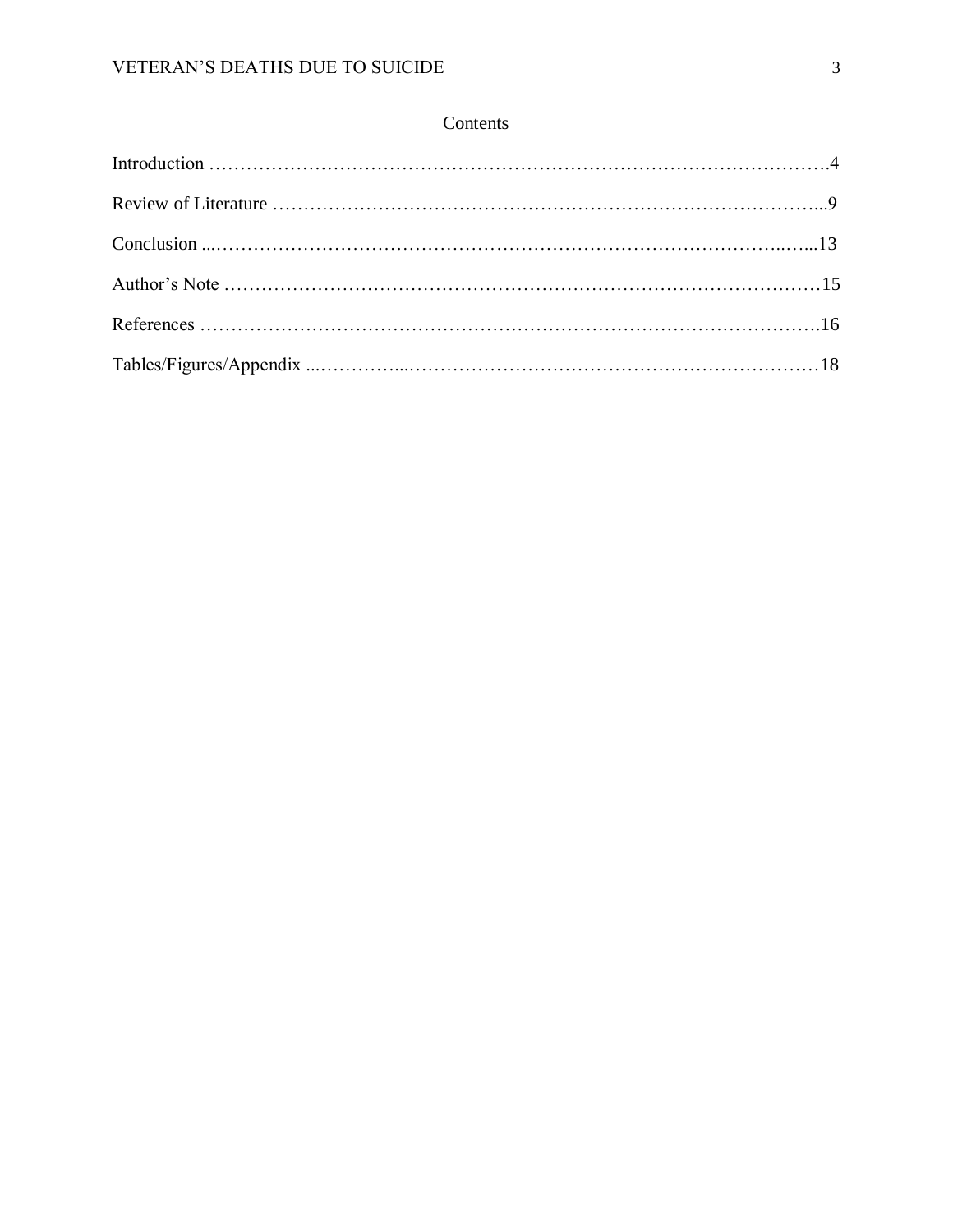#### **Introduction**

Suicide in the United States is ranked in the top ten for leading causes of death, equaling about 30,000 deaths annually (Shekelle, Bagley, & Munjas, 2009). Currently, Veterans Suicide Rates are twice that of the civilian population (Suicide Amoung Veterans and Other Americans 2001-20014, 2016). Veteran suicides account for about 7% to about 27% of all suicides for states that report Veteran status (Appendix D) ( Kemp & Bossarte, 2012). Back in 2001, the suicide rate of Veterans served by the Department of Veterans Affairs was 1,609 and rose slightly to 1,909 in 2008 (York, Lamis, Pope, & Egede, 2013). The numbers are not decreasing and the epidemic continues to grow.

To understand the issue of suicide, it is important to know the number of Soldiers, Sailors, Airman, and Marines that have committed suicide. For completed suicides in the year 2015 the active ("active" referring to military members currently serving in the armed forces in some capacity) component included: the Army had 122, Marine Corps 34, Navy 53, and Air Force 60; in the Reserve component of all branches 80, and lastly the Army and Air National Guard was at 89 (Pruitt, Smolenski, Reger, Bush, Skopp, & Campise, 2014). This data shows that in one year there were a total of 438 members of the military that committed suicide. There were another 1,126 suicide attempts that were reported from the four branches of the military (Pruitt, Smolenski, Reger, Bush, Skopp, & Campise, 2014). In the total Veteran population, there is an average of 20 Veterans whom died from suicide each day, equaling about 7300 per year (Suicide Prevention Fact SheetNew VA Stats, n.d). The suicide rate of the military as a whole was equal to twenty-two suicides per 100,000 service members, which exceeds the general population in the US which is eighteen per 100,000 persons (Lee, 2011).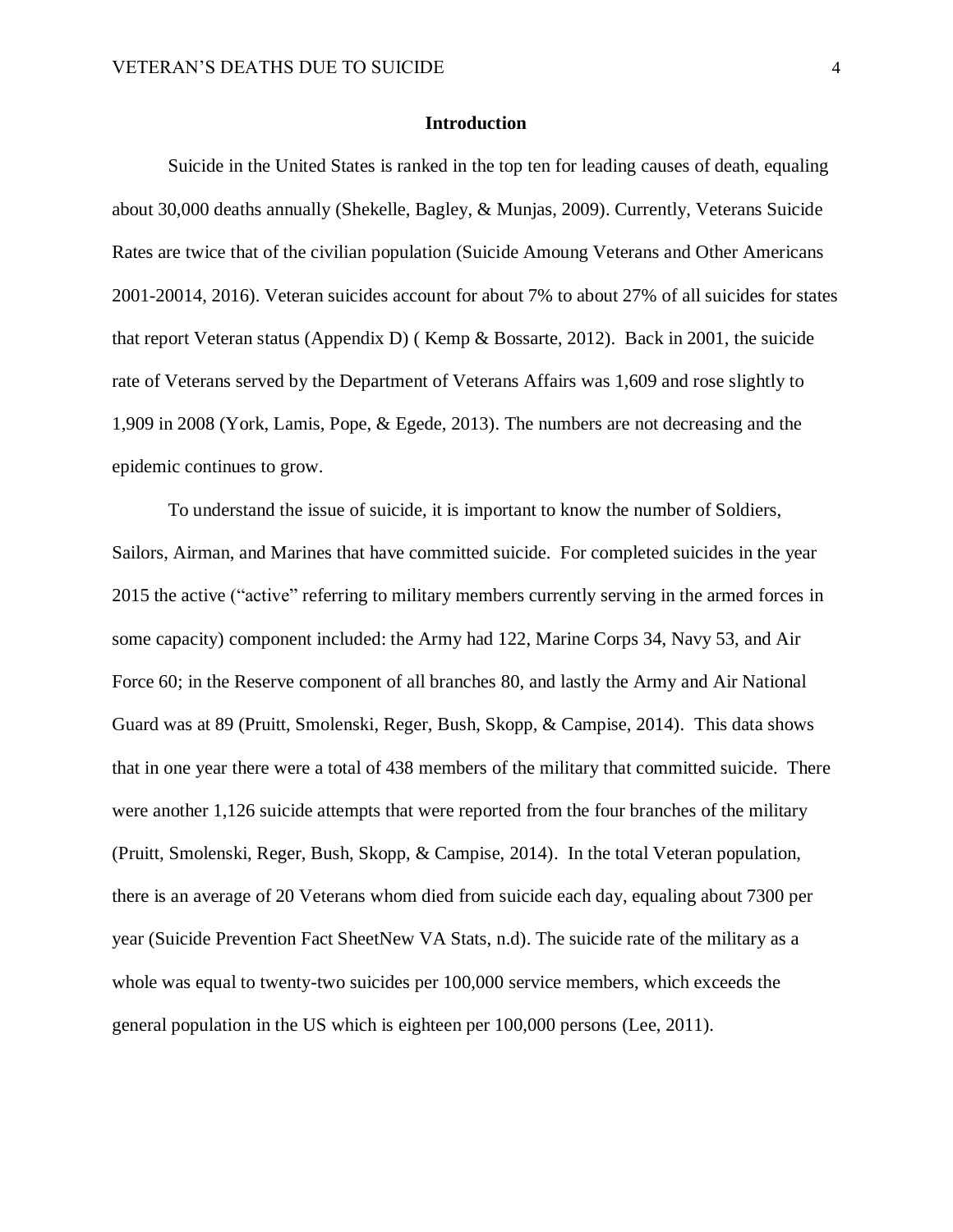# **Mental health issues and suicide**

Failed relationships and administrative and or legal issues 90 days prior to suicide were one the most commonly cited psychosocial stressors in suicide (Pruitt, Smolenski, Reger, Bush, Skopp, & Campise, 2014). Studies suggest suicide can be understood as a multifactorial phenomenon, with biological, psychological, with social and/or environmental triggers (Shekelle, Bagley, & Munjas, 2009). Research shows that in both civilian and military, the populations being male, White, and elderly is where the highest risk can exist (York, Lamis, Pope, & Egede, 2013). Other factors suggest that suicide of current and former military members can be associated with increased combat exposure, stigma, along with decreased perceptions of resilience and social support (Pietrzak, Goldstein, Malley, Rivers, Johnson, & Southwick, 2010).

# **Unique characteristics of veterans**

Vietnam veterans with post traumatic-stress disorder are four times more likely to die by suicide than veterans without post traumatic-stress disorder (Hendin, 2014). When the Veteran of the Afghanistan and Iraq wars compare to the Veterans of the Vietnam War, one could think that they are not as strong due to the increased number of suicide attempts, but that is not the case. The Veterans of today have to deploy more than Veterans did in the past. In Vietnam, the service member would be deployed for twelve months and then return home and not have to worry about going again because of the draft (Hendin, 2014). Today's military members can deploy from one to ten times during their time in the military because it is an all-volunteer force.

The more time a Veteran has to deploy and be in fear for their life, the greater chance there can be for PTSD or other mental health issues. A look back in history shows that suicide has always been an issue during and after a war or conflict. For Veterans of the Vietnam War,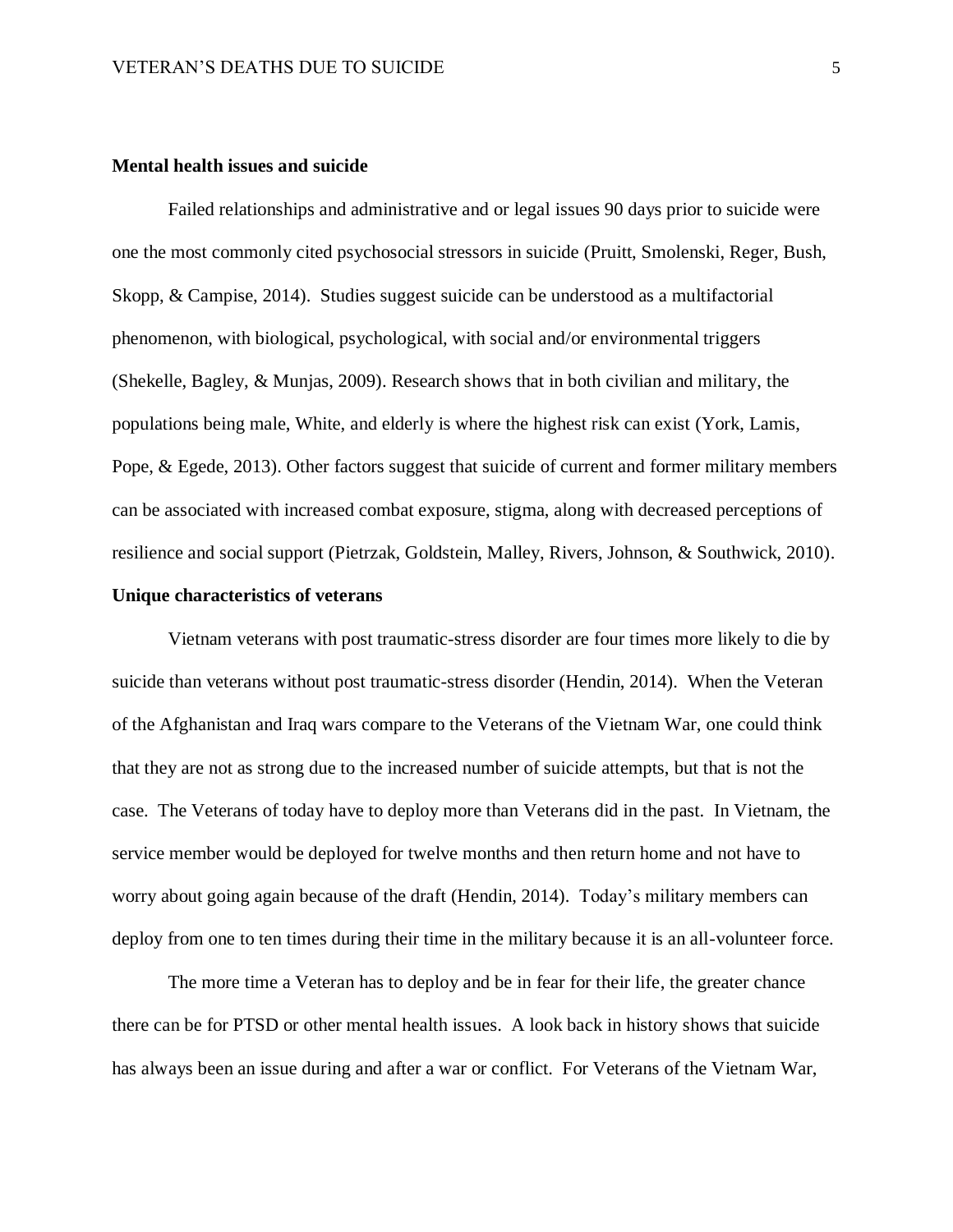## VETERAN'S DEATHS DUE TO SUICIDE 6

nineteen out of one hundred combat Veterans have attempted suicide since returning home (Hendin, 2014). Guilt and Post-Traumatic Stress Disorder from combat were the two most noted causes for suicide amount these Veterans. Other symptoms that these VietnamVeterans as well as the Operation Enduring Freedom (OEF) and Operation Iraqi Freedom (OIF) Veterans faced were nightmares and flashbacks along with the thoughts of being killed (Hendin, 2014).

## **Current support system**

In combat, the Veteran has a close support network that they have lived with for the deployment, and upon returning home to the United States, they may feel that their close support network is gone. With Veterans, trust is an important component in combat; one learns to trust the person to the right and left of them with their life. Even when trust has been established back in the states with someone in the mental health field, the Veteran most likely will not open u}p to inform outsiders on how they are feeling {due to the challenges of developing a trusting relationship with someone who does not share their experience (Hendin, 2014).

#### **What needs to change**

Another reason that Veterans are not getting the support they need is that all patients, including Veterans, are having more difficultly accessing care under Psychiatrists and other mental health professionals. One study found that the number of psychiatrists in the period 2003– 2013 did not change and in actuality decreased when adjustments for population growth were added (Bishop, Seirup, Pincus, & Ross, 2016). Lower access to mental health services are directly related to lower availability of mental health providers. In Rural hospital settings they generally provide fewer inpatient and outpatient mental health services than urban hospitals. The Health Resources and Service Administration have only qualified 2,289 non-metropolitan mental health professional shortage areas, requiring 1,269 practitioners to be at an acceptable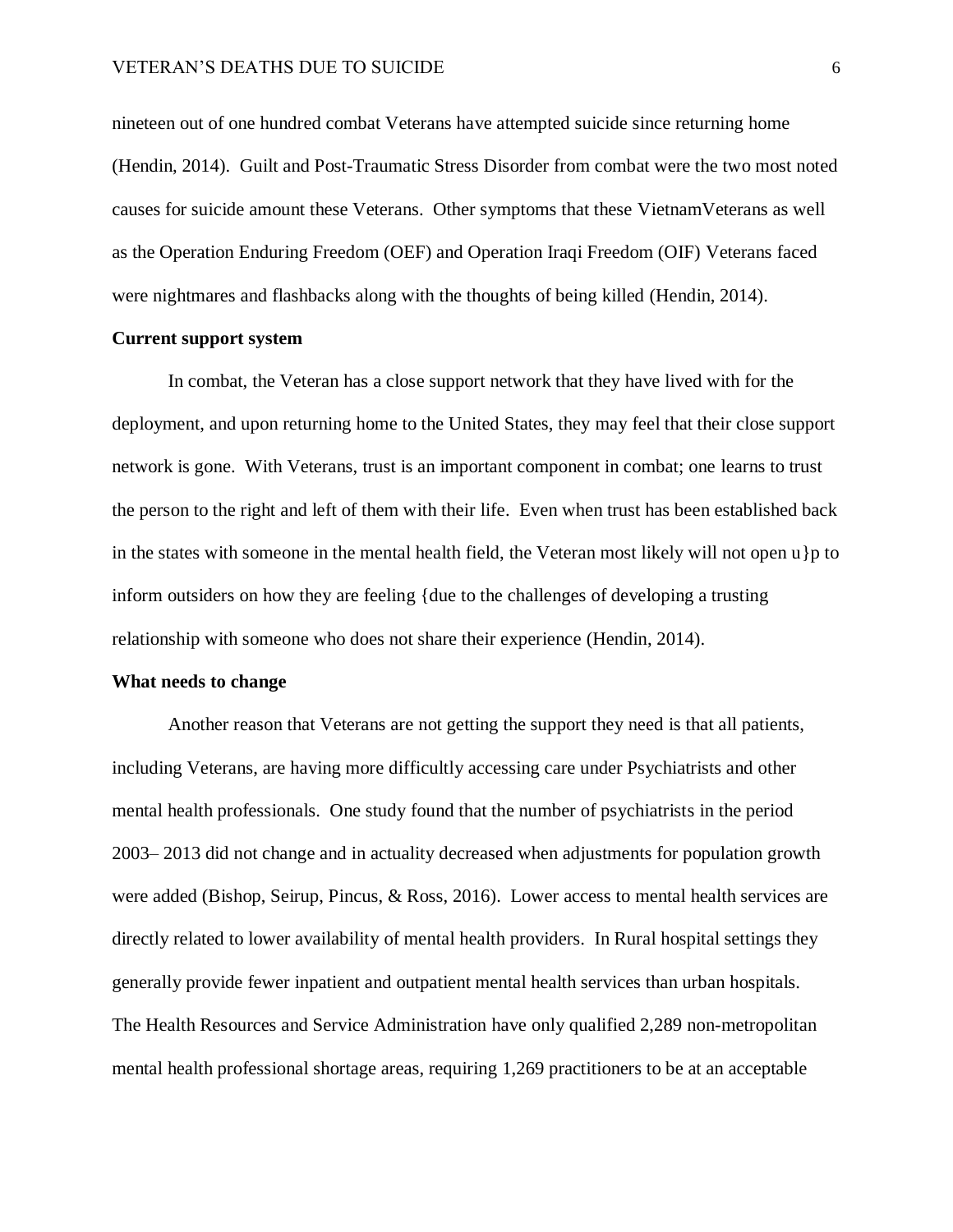level (Unknown, 2012). Adding to the burden, an addition, 4,424 practitioners would be needed to achieve target ratios of 10,000 clients to 1 practitioner in rural areas (Unknown, 2012). With needing over 4,000 practitioners to reach a goal of 1 to 10,000, the realization is that the mental health state of the county is in jeopardy.

Additionally, there needs to be more focus on enhancing personal growth, helping the Veterans find purpose in life just like they had in combat (Pietrzak, Goldstein, Malley, Rivers, Johnson, & Southwick, 2010). Counseling that uses theories designed for Veterans will also help them with autonomy, self-control, self-acceptance, and positive relations with others (Pietrzak, Goldstein, Malley, Rivers, Johnson, & Southwick, 2010). Researchers further suggest that mental health professionals incorporate psychodynamic techniques in conjunction with their traditional theories (Hendin, 2014).

The military has programs that assist the current service member with preparation for discharge. They also encourage appropriate help-seeking behavior following discharge, but without the Veterans asking for the help after service the suicide numbers will continue to rise. Unlike the current serving Veterans, Veterans that have been out of the military for many years have a much harder time finding care due to the limited access and stigma attached to seeking mental health services.

The American Foundation for Suicide Prevention along with the SPRC conducted a federally funded systematic review based on the National Registry of Evidence-Based Programs and Practices Criteria of suicide prevention programs and developed a Best Practices Registry (York, Lamis, Pope, & Egede, 2013). The issue with the Best Practices Registry is there is no Veteran-specific interventions but they do include several best practices used by the VA (York, Lamis, Pope, & Egede, 2013).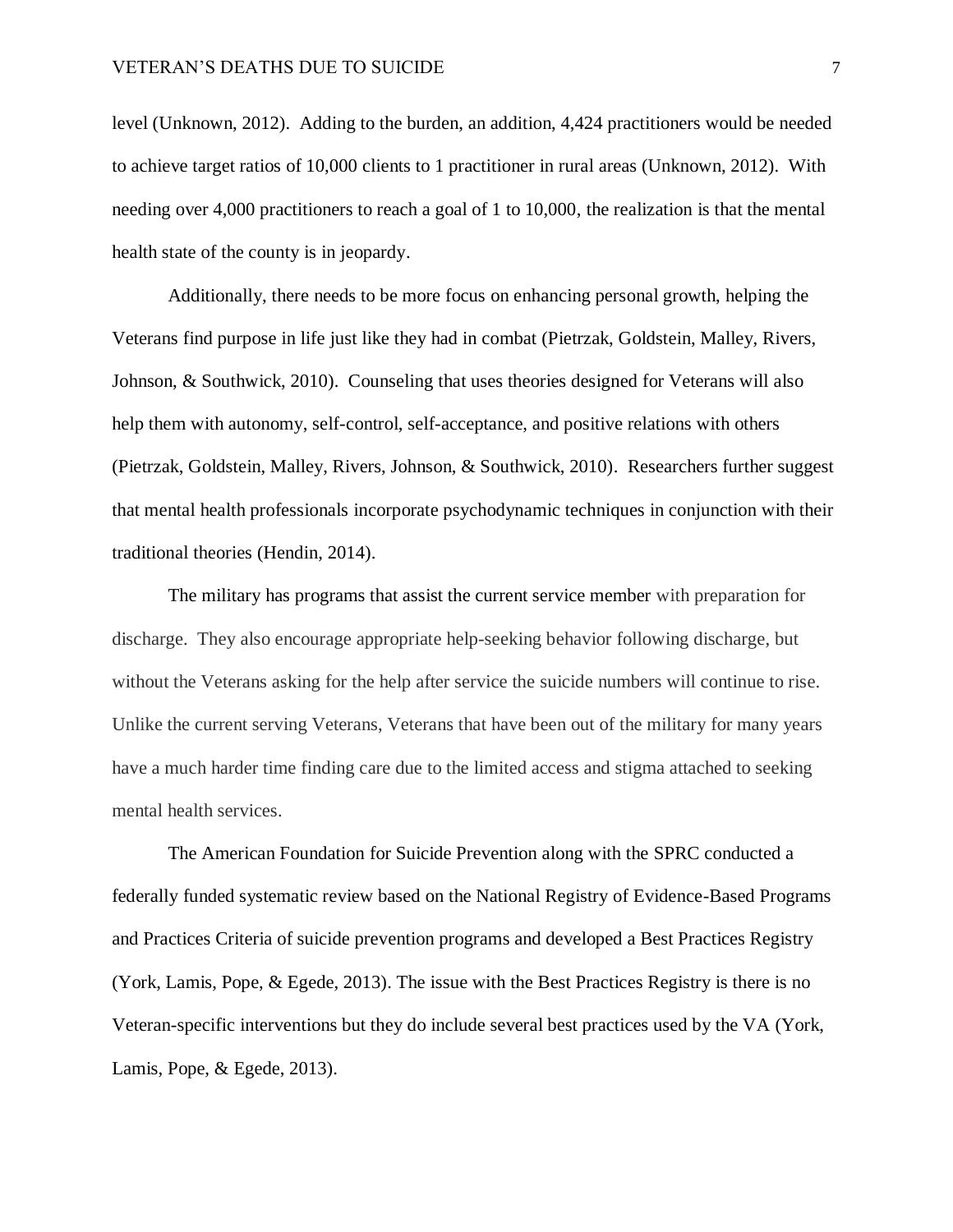The Department of Veteran Affairs and the Department of Defense have made great strides to lessen the number of deaths due to suicide, however, the research has proven that there is more to be done. The Department of Veterans Affairs has moved from the traditional means of mental health consultation in a hospital setting. Today they use many resources to include Vet Centers, hotlines, telehealth, and contracting with community providers in conjunction with the inpatient and outpatient approach. Within the Department of Defense they are teaching the leaders from the top down to be more aware for the risks. Providing suicide prevention information to the Military Community or raising their awareness of the risk and protective factors and warning signs for suicide is helpful (Defense, 2015).

It is the worry of researchers that public and congressional support will decrease the further time there is from a conflict (Hendin, 2014). This is a problem because the research shows that there is a higher incident of completed suicides in elderly males, long after services may be decrease for current military members. Mental health providers and researchers must continue to push Congress for research funding to develop and test new treatments that will be more effective for the military and veteran population (Hendin, 2014). The work that is done to aid the Veteran community can affect the general population in a positive manner.

#### **Better use of common counseling theory**

Molding existing counseling theories to be more Veteran centered would assist in this process of prevention of suicide of former combat military. Mental health professionals are willing to change and are developing ways to treat Veterans that suffer from mental illness (Hendin, 2014). The Department of Veterans Affairs and the Department of Defense also continue to work with Veterans to combat this epidemic.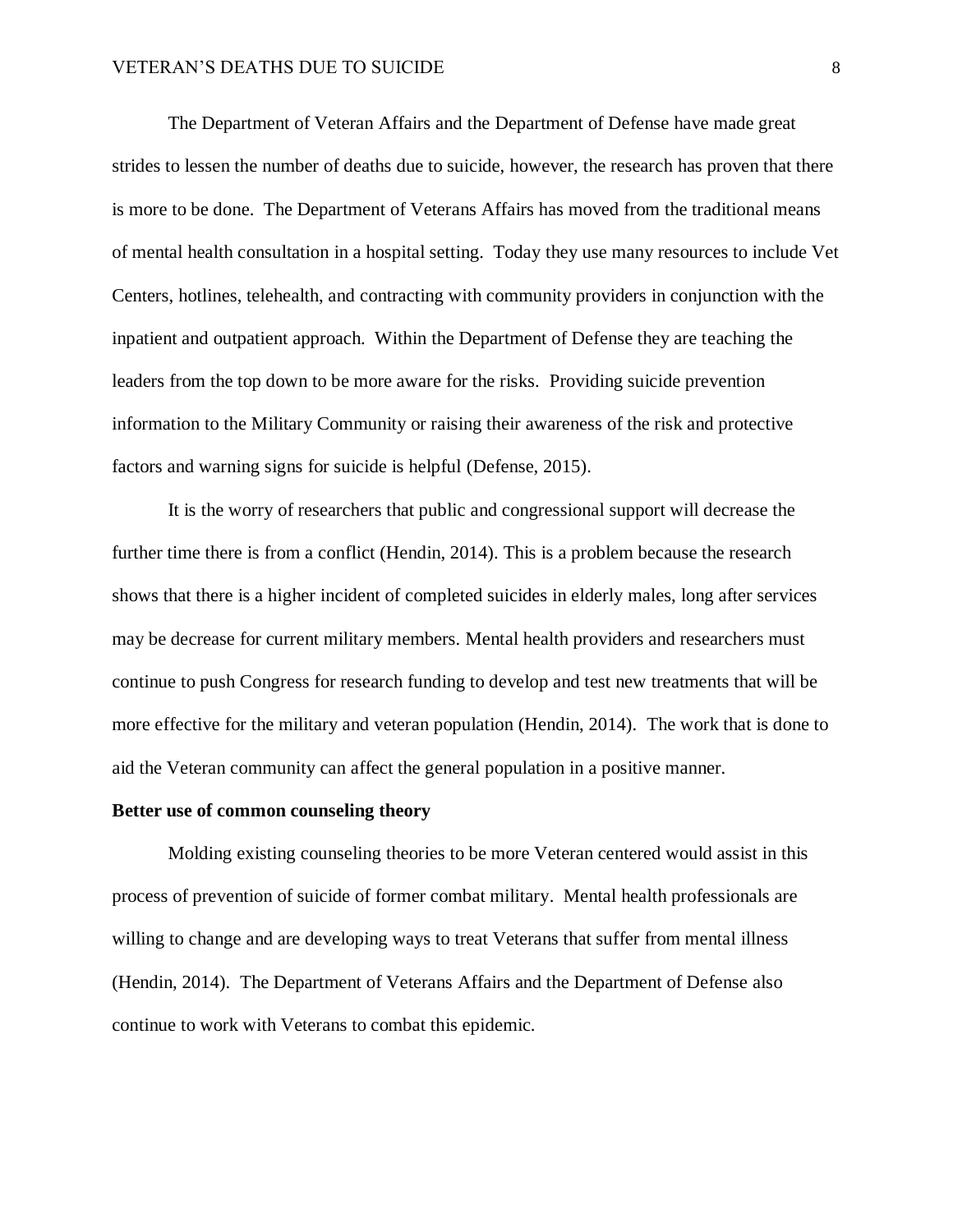Increasing the number of mental health providers, especially in rural areas is a key factor in reducing Veteran suicide. By increasing providers, effective treatment for veterans will be more accessible. A first-line treatment for Post-Traumatic Stress Disorder is cognitive behavioral therapy (Lee, 2011). This theory is usually utilized with prolonged exposure and repeatedly recalling a traumatic event until emotional response tapers to allow cognitive confrontation of the trauma (Lee, 2011). Two additional forms of this theory commonly used are cognitive restructuring which includes the process of verbalizing, challenging, and replacing erroneous thoughts with balanced ones (Lee, 2011). Along with stress inoculation training, a process of reducing anxiety and enhancing coping skills so the thoughts do not compound into more savvier outcomes (Lee, 2011). Skilled mental health providers are needed to implement this strategies that can be utilized to decrease the symptoms of PTSD in veterans.

#### Review of Literature

Suicide in the United States is ranked in the top ten for leading causes of death, equaling about 30,000 deaths annually (Shekelle, Bagley, & Munjas, 2009). Studies suggest suicide can be understood as a multifactorial phenomenon, with biological, psychological, with social and or environmental triggers (Shekelle, Bagley, & Munjas, 2009). Veterans are a unique population that has been explored more closely in recent years especially with the past fifteen years of conflict and combat. The highest rates of suicide in Veteran populations are no different than the highest rates in the general population. In both the populations being male, White, and elderly is where the highest risk can exist (York, Lamis, Pope, & Egede, 2013).

Currently, Veterans Suicide Rates are twice that of the civilian population (Suicide Amoung Veterans and Other Americans 2001-20014, 2016). What makes them more at risk? Back in 2001, the suicide rate of Veterans served by the Department of Veterans Affairs was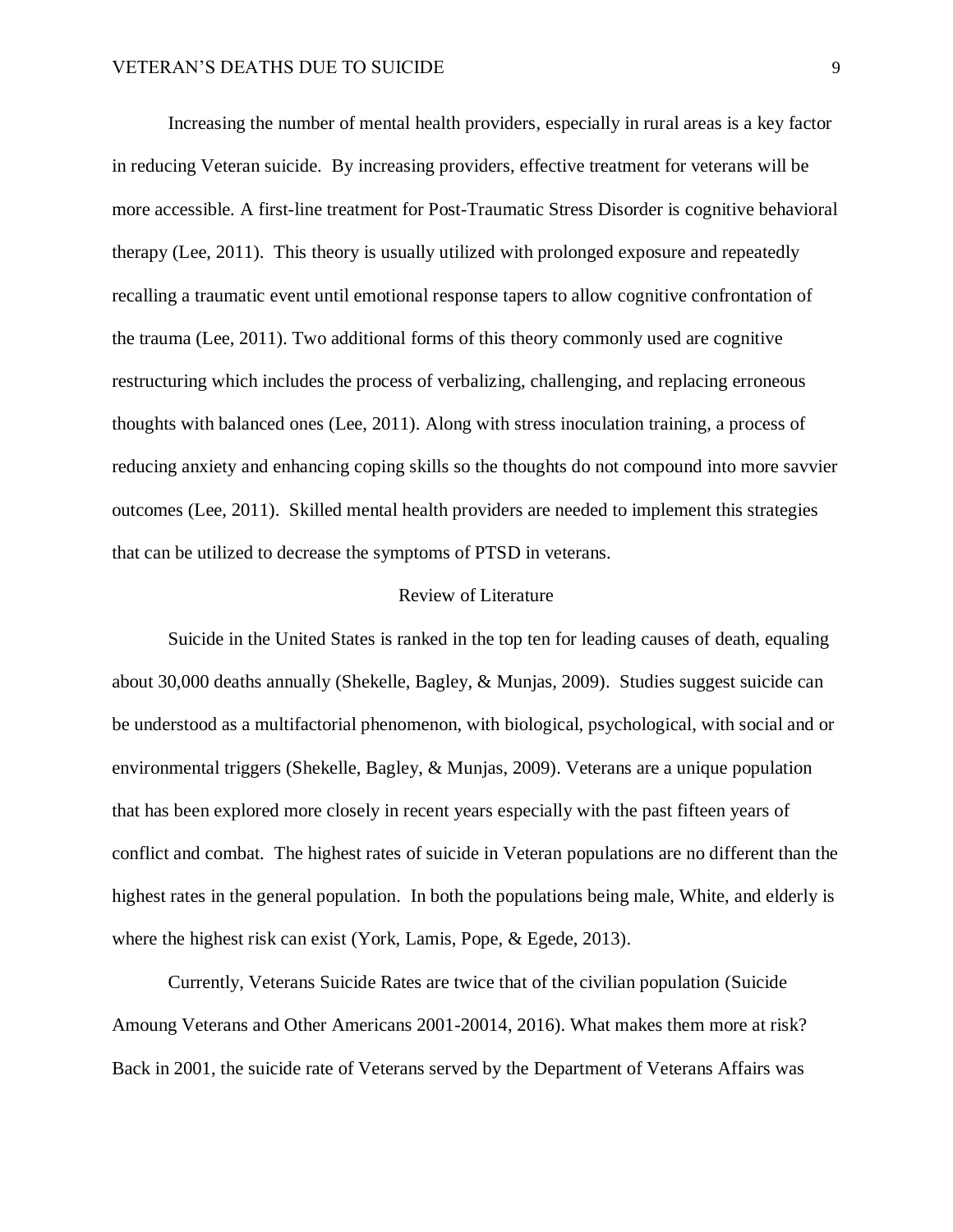1,609 and rose slightly to 1,909 in 2008 (York, Lamis, Pope, & Egede, 2013). And today the rates are still continuing to increase within the Veteran populations, even more so for the service men and women who have experienced combat (York, Lamis, Pope, & Egede, 2013). Combat veterans that served in Operation Enduring Freedom (OEF) and Operation Iraqi Freedom (OIF) are more at risk to commit suicide than others persons their age that have not served in either of these two combat zones (Sher & Yehuda, 2011).

"The U.S. Army reported 32 veterans committed suicide in June of 2010 with 10 of the 21 active duty veterans deployed to Middle East conflict two to four times" (Zoroya, 2010). The suicide rate of the military as a whole was equal to twenty-two suicides per 100,000 service members, which exceeds the general population in the US which is eighteen per 100,000 persons (Lee, 2011).

The Department of Veterans Affairs Health Study screened 2160 male outpatients at Boston-area VA clinics and reported depressive symptoms in thirty-one percent of the population; that sample rate is more than twice the general population (Shekelle, Bagley, & Munjas, 2009). During a different study of over 800,000 depressed veterans reported a suicide rate seven times higher than the general population (Shekelle, Bagley, & Munjas, 2009).

To understand to issue of suicide, it is important to know the number of Soldiers, Sailors, Airman, and Marines that have committed suicide. For completed suicides in the year 2015 the active component included: the Army had 122, Marine Corps 34, Navy 53, and Air Force 60. In the Reserve component of all branches 80, and lastly the Army and Air National Guard was at 89 (Pruitt, Smolenski, Reger, Bush, Skopp, & Campise, 2014). So in one year there were a total of 438 members of the military that committed suicide. There were another 1,126 suicide attempts that were reported from the four branches of the military (Pruitt, Smolenski, Reger, Bush, Skopp,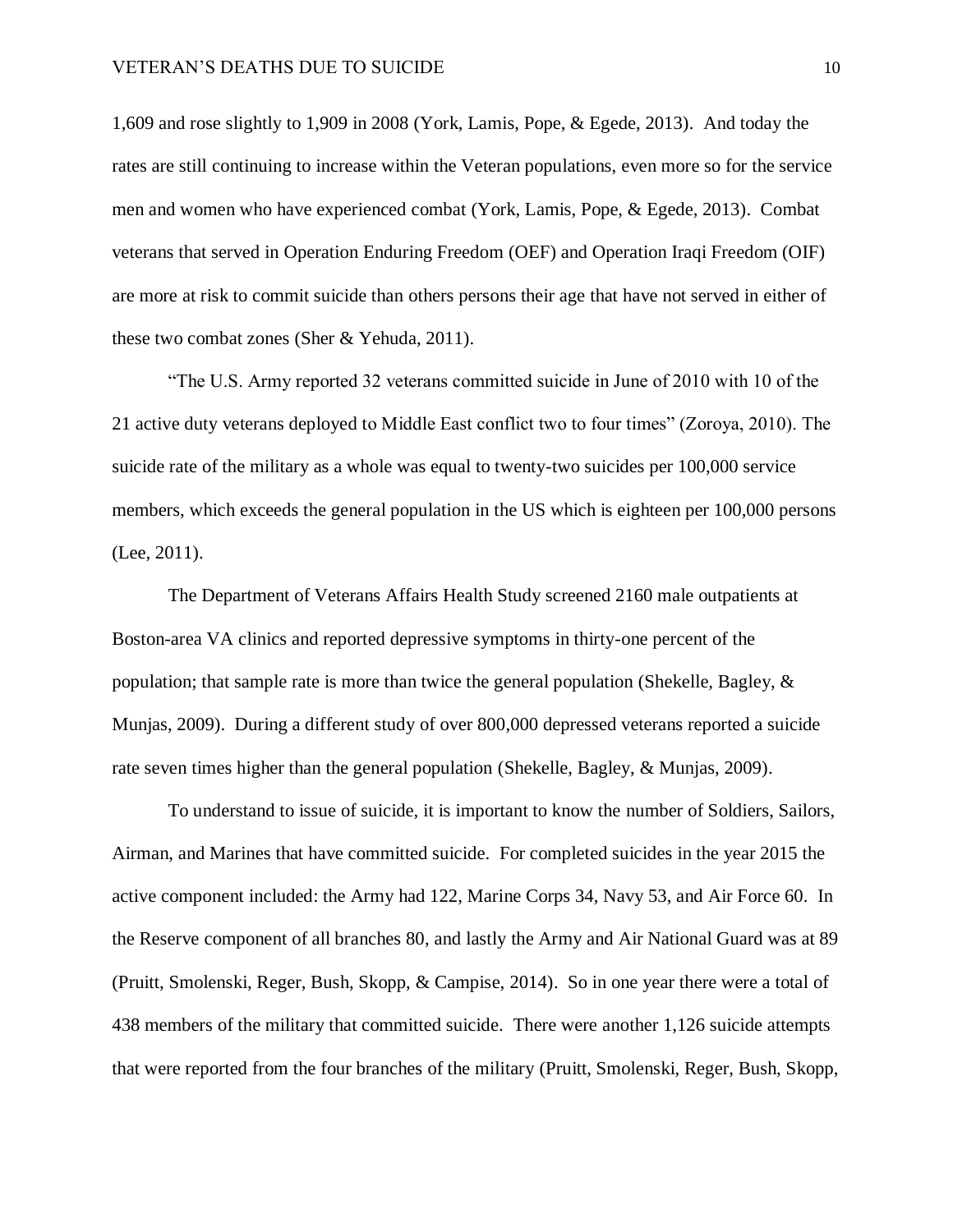& Campise, 2014). In the total Veteran population, there is an average of 20 Veterans whom died from suicide each day, equaling about 7300 per year (Suicide Prevention Fact SheetNew VA Stats, n.d).

A look back in history tells that suicide has been an issue during and after a war or conflict. For Veterans of the Vietnam War, nineteen out of one hundred combat Veterans had attempted suicide since returning home (Hendin, 2014). Guilt and Post-Traumatic Stress Disorder from combat were two the most noted causes for suicide amount these Veterans. Other symptoms that these Veterans as well as the Operation Enduring Freedom (OEF) and Operation Iraqi Freedom (OIF) faced were nightmares and flashbacks along with the thoughts of being killed (Hendin, 2014).

Other factors suggest that suicide can be associated with increased combat exposure, stigma, along with decreased perceptions of resilience and social support (Pietrzak, Goldstein, Malley, Rivers, Johnson, & Southwick, 2010). In combat, the Veteran has their close support network that they have lived with for the deployment and upon returning home to the United States, they can feel that their close support network is gone. With Veterans, trust is an important component in combat; one learns to trust the person to the right and left of them with their life. Even when trust has been established back in the states with someone in the mental health field, the Veteran most likely will not open up to inform outsiders on how they are feeling (Hendin, 2014).

Suicide has become an epidemic in the United States and it is two times higher in the Veteran population (Sher & Yehuda, 2011). When the Veteran of the Afghanistan and Iraq wars compare to the Veterans of the Vietnam War, one could think that they are not as strong but that is not the case. The Veterans of today have to deploy more than the Veterans did in the past. In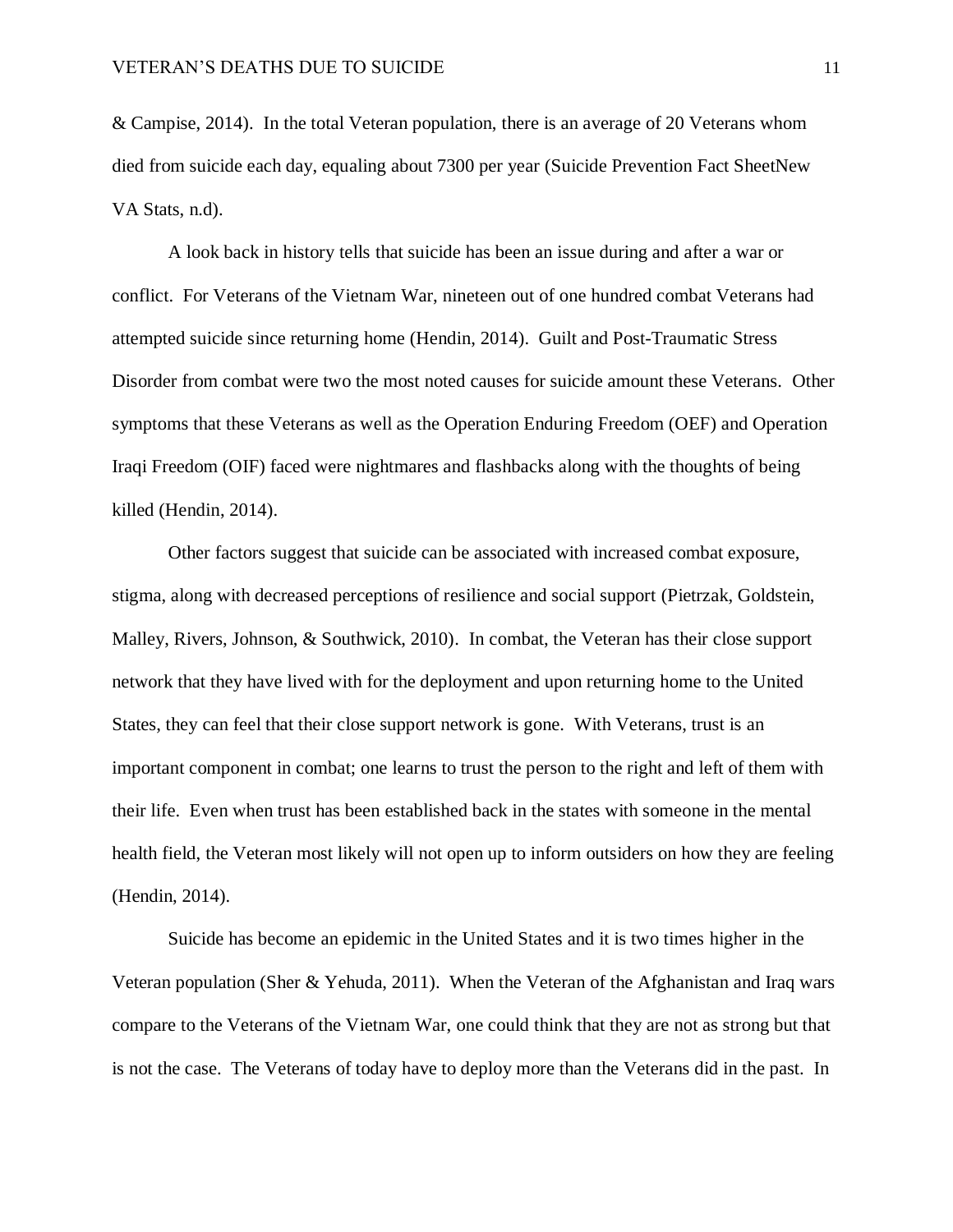Vietnam, the service member would be deployed for twelve months and then return home and not have to worry about going again because of the draft (Hendin, 2014). Now the Veteran of today can deploy from one to ten times during their time in the military because it is an allvolunteer force.

The more time a Veteran has to deploy and be in fear for their life the more chance there can be for PTSD or other mental health issues. The military has good suicide prevention while the person is in active service, but when they leave the service it is up to them to seek help. And as there is an influx of Veterans leaving the military, a greater need for suicide prevention in the civilian world will continue to grow (Sher & Yehuda, 2011). Vietnam veterans with post traumatic-stress disorder are four times more likely to die by suicide than veterans without post traumatic-stress disorder (Hendin, 2014)

There will also need to be more focused on enhancing personal growth, helping the Veterans find purpose in life just like they had in combat (Pietrzak, Goldstein, Malley, Rivers, Johnson, & Southwick, 2010). Counseling will also help them with autonomy, self-control, selfacceptance, and positive relations with others (Pietrzak, Goldstein, Malley, Rivers, Johnson, & Southwick, 2010).

The military has programs that assist the current service member with preparation for discharge. They also encourage appropriate help-seeking behavior following discharge but without the Veterans asking for the help after service the numbers will continue to rise. Unlike the current serving Veterans, Veterans that have been out of the military for many years have a much harder time finding care.

The American Foundation for Suicide Prevention along with the SPRC conducted a Federally funded systematic review based on the National Registry of Evidence-Based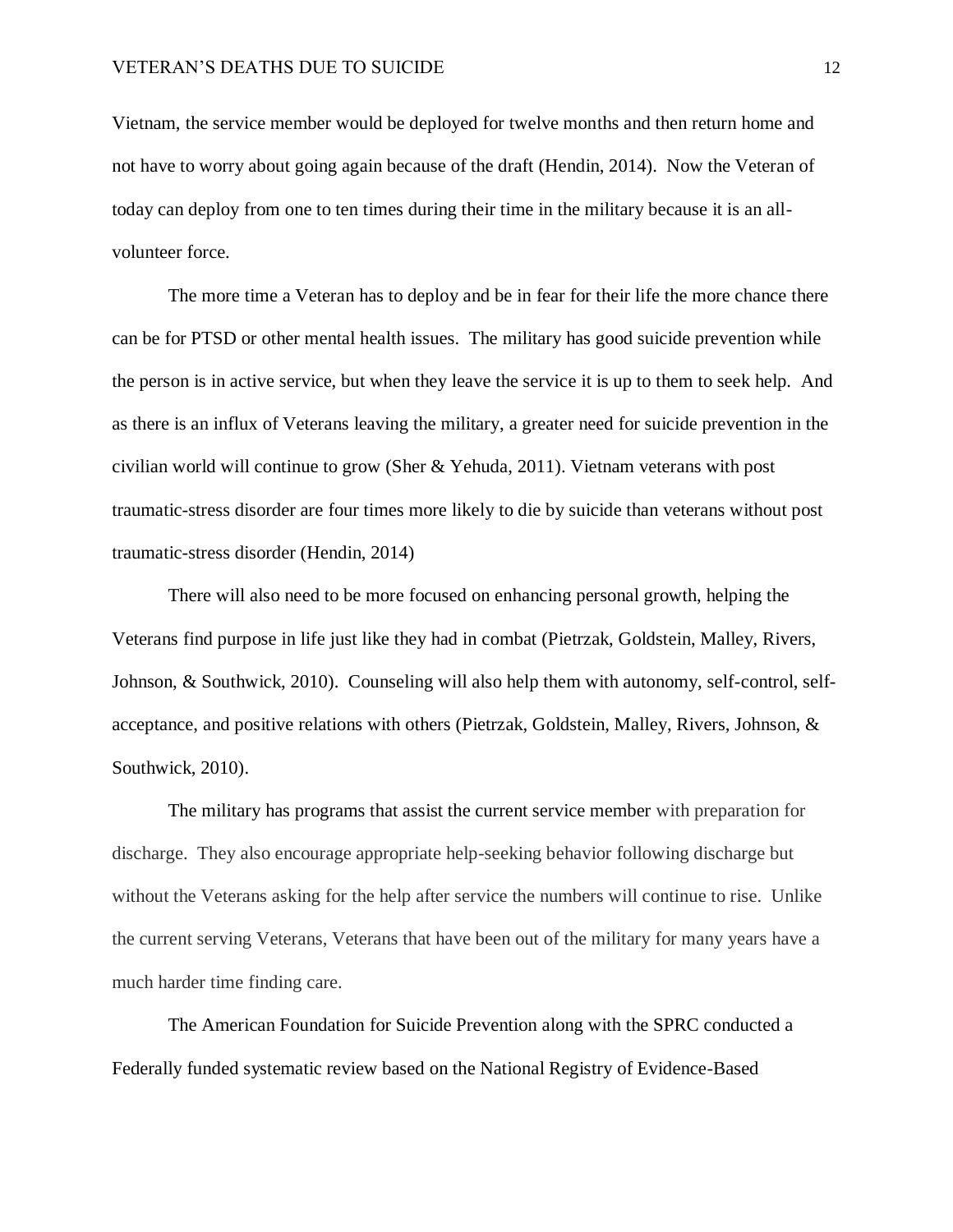Programs and Practices Criteria of suicide prevention programs and developed a Best Practices Registry (York, Lamis, Pope, & Egede, 2013). The issue with the Best Practices Registry is there is no Veteran-specific interventions but they do include several best practices used by the VA (York, Lamis, Pope, & Egede, 2013).

## Conclusion

The more discussions that are had the more of a possibility where will be to form ideas to put a stop to the epidemic of suicide. Suicide among Veterans is at an all-time high with no end in sight (Shekelle, Bagley, & Munjas, 2009). In looking at the Veterans suicide rates there is much more research to be performed in hopes to mitigate this epidemic. With twenty or more Veterans taking their life every day there are changes that need to be made to identify the persons at risk in a more timely fashion. A history of non-fatal suicide attempts is recognized to be among the most robust risk factors for suicide (Suicide Amoung Veterans and Other Americans 2001- 20014, 2016).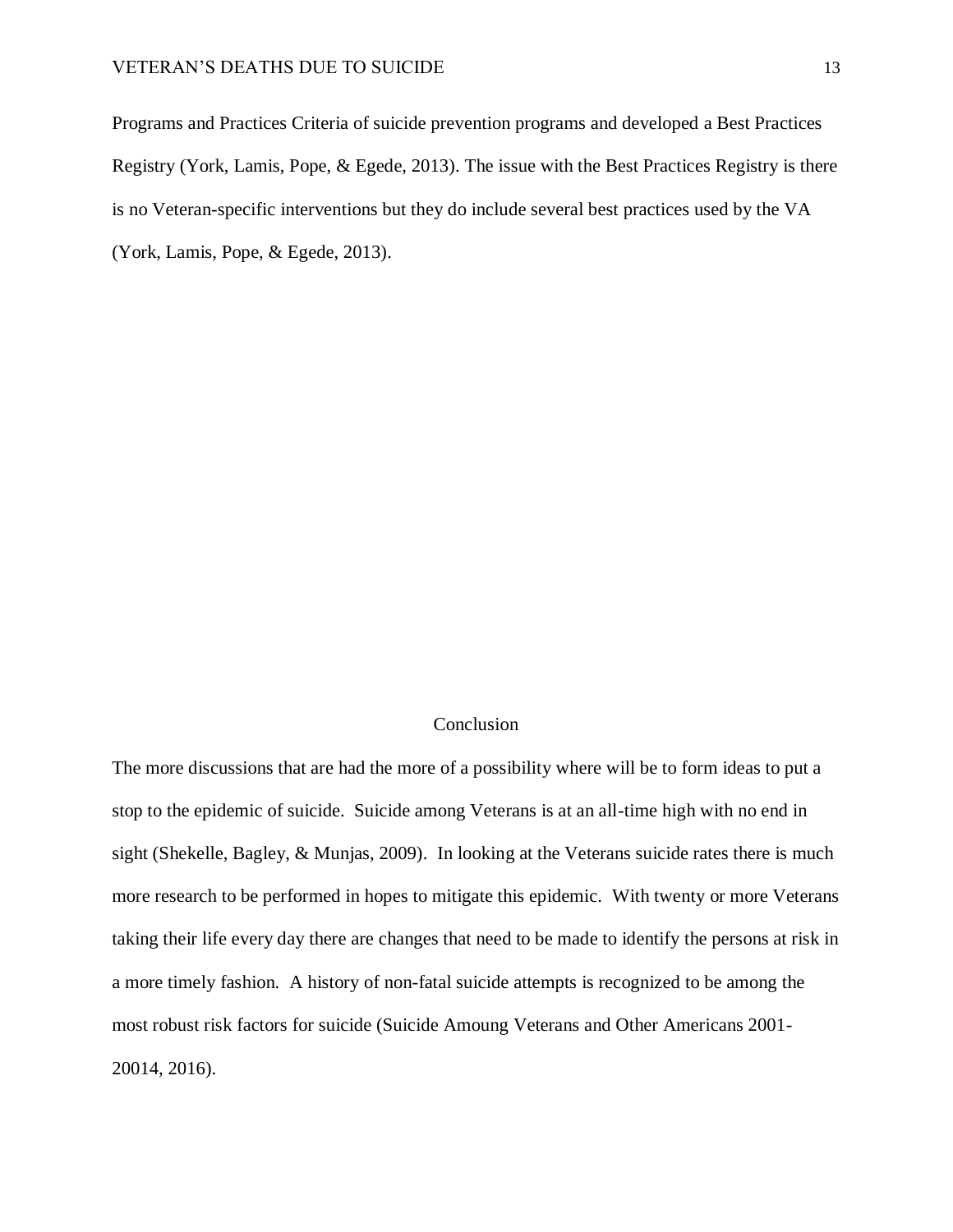This author recommends the following to improve the mental health of our service men and women and decrease the number of suicides of military and veteran populations:

- 1. Increase access to mental health services by. . .
- 2. Research therapeutic interventions that would serve this population, both long term and short term;
- 3. Train practioners on the experiences of veterans as well as on effective intervention . . .
- 4. Implement suicide prevention processes into the military;
- 5. Encourage veterans to trained as practioners . . .

Molding existing counseling theories to be more Veteran centered would assist in this process. Mental heal professional are willing to change and are developing ways to treat Veterans that suffer from mental illness (Hendin, 2014). The Department of Veterans Affairs and the Department of Defense also continue to work with Veterans to combat this epidemic. It is the worry of researchers that public and congressional support will decrease the further time there is from a conflict (Hendin, 2014). Mental health providers and researchers must continue to push congress for research funding to develop and test new treatments that will be more effective (Hendin, 2014).

As any profession would agree increasing the number of mental health providers especially in rural areas is another key factor in reducing Veteran suicide. A first-line treatment for Post-Traumatic Stress Disorder is cognitive behavioral therapy (Lee, 2011). This theory is usually utilized with prolonged exposure and repeatedly recalling a traumatic event until emotional response tapers to allow cognitive confrontation of the trauma (Lee, 2011). Two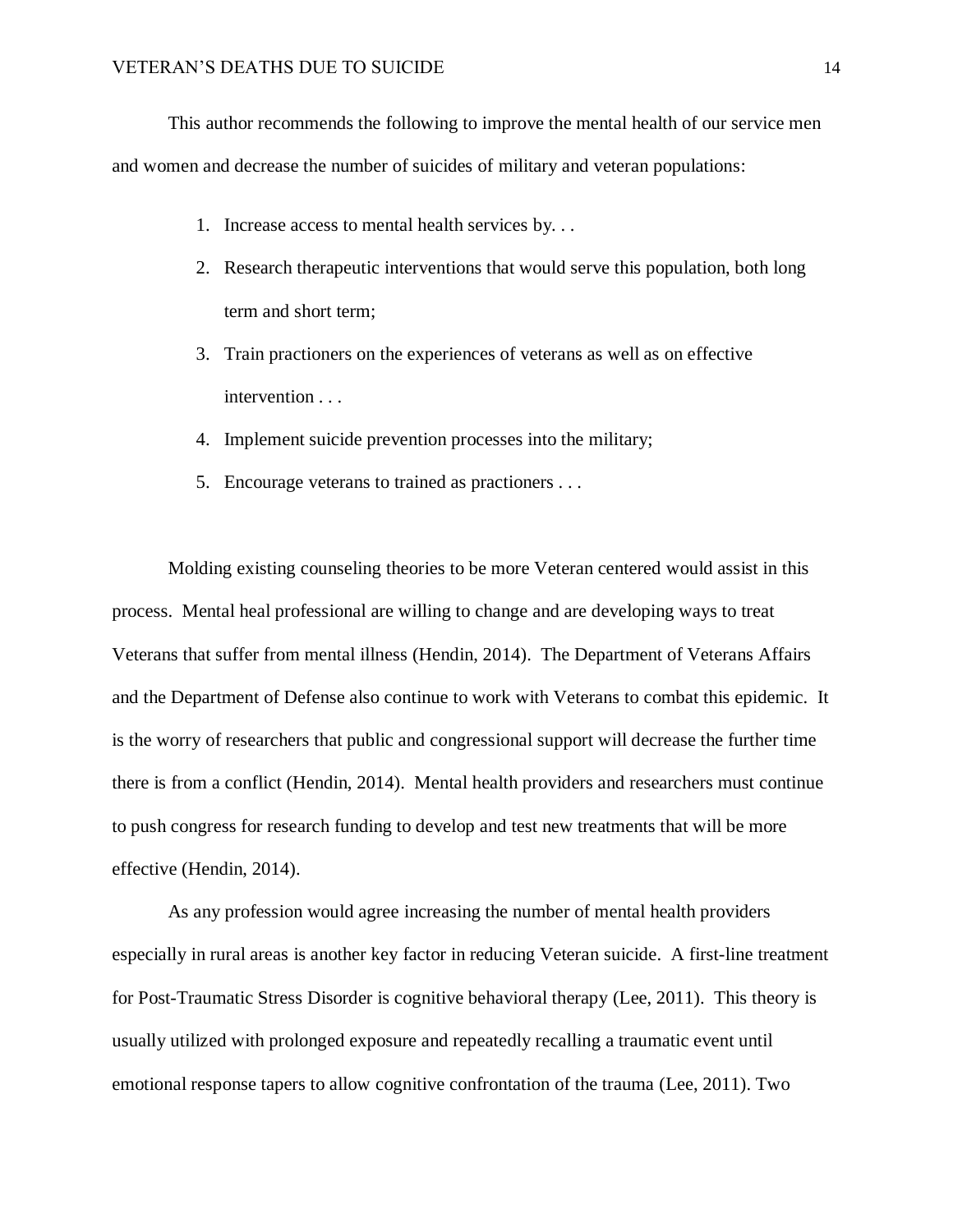# VETERAN'S DEATHS DUE TO SUICIDE 15

additional forms of this theory commonly used are cognitive restructuring which includes the process of verbalizing, challenging, and replacing erroneous thoughts with balanced ones (Lee, 2011). Along with stress inoculation training, a process of reducing anxiety and enhancing coping skills so the thoughts do not compound into more savvier outcomes (Lee, 2011).

The more discussions that are had the more of a possibility where will be to form ideas to put a stop to the epidemic of suicide. Suicide among Veterans is at an all-time high with no end in sight (Shekelle, Bagley, & Munjas, 2009).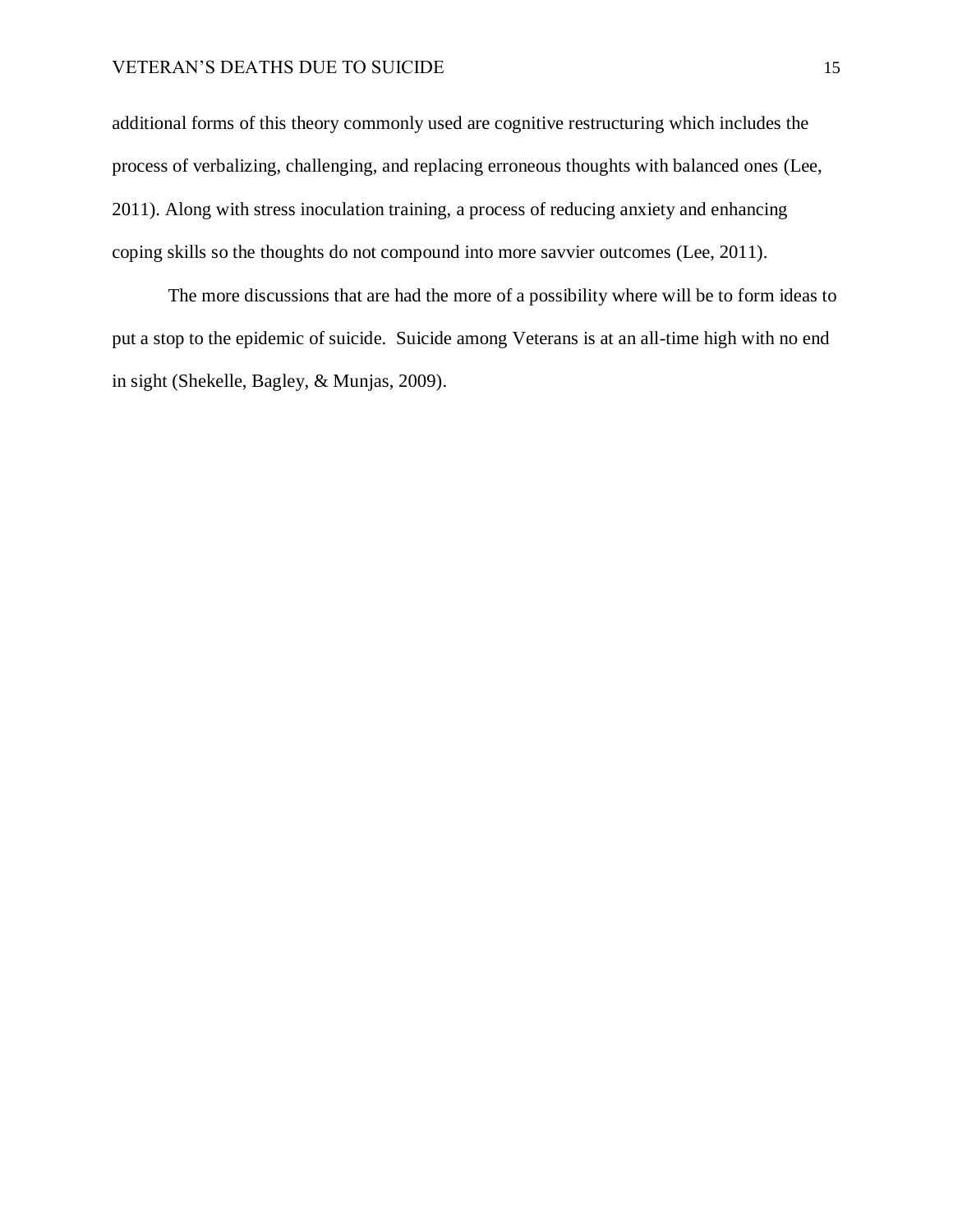#### Authors Notes

When looking at the Department of Veterans Affairs employment website for mental health careers in my area I found that there were 305 jobs that are in deep need to be filled. [\(http://www.vacareers.va.gov/careers/mental-health/search\)](http://www.vacareers.va.gov/careers/mental-health/search) openings which in the larger picture seems like a small amount but it does speak to the need for more people to enter the mental health profession.

Within the Army, Navy, Marine Corps, Air Force, and Coast Guard Reserve forces the biggest issue that I have seen in my twenty-three years of service would be not being in daily contact with the members on a daily basis. This meaning that each person lives a life that their brothers and sisters in arms does not see and cannot know what is going on in their lives unless they talk. Also a member of the military does not want to admit weakness in fear that there will be dismissal from the service or that their military family will think of them as weak.

It is time that the military changes the stigma that hangs over admitting that a member needs help. Only then will in my opinion will we be able to save the lives of the victims of suicide. Furthermore until our country starts putting funding into assisting professional in securing the education that is needed to fill the gaps in services the suicides will continue.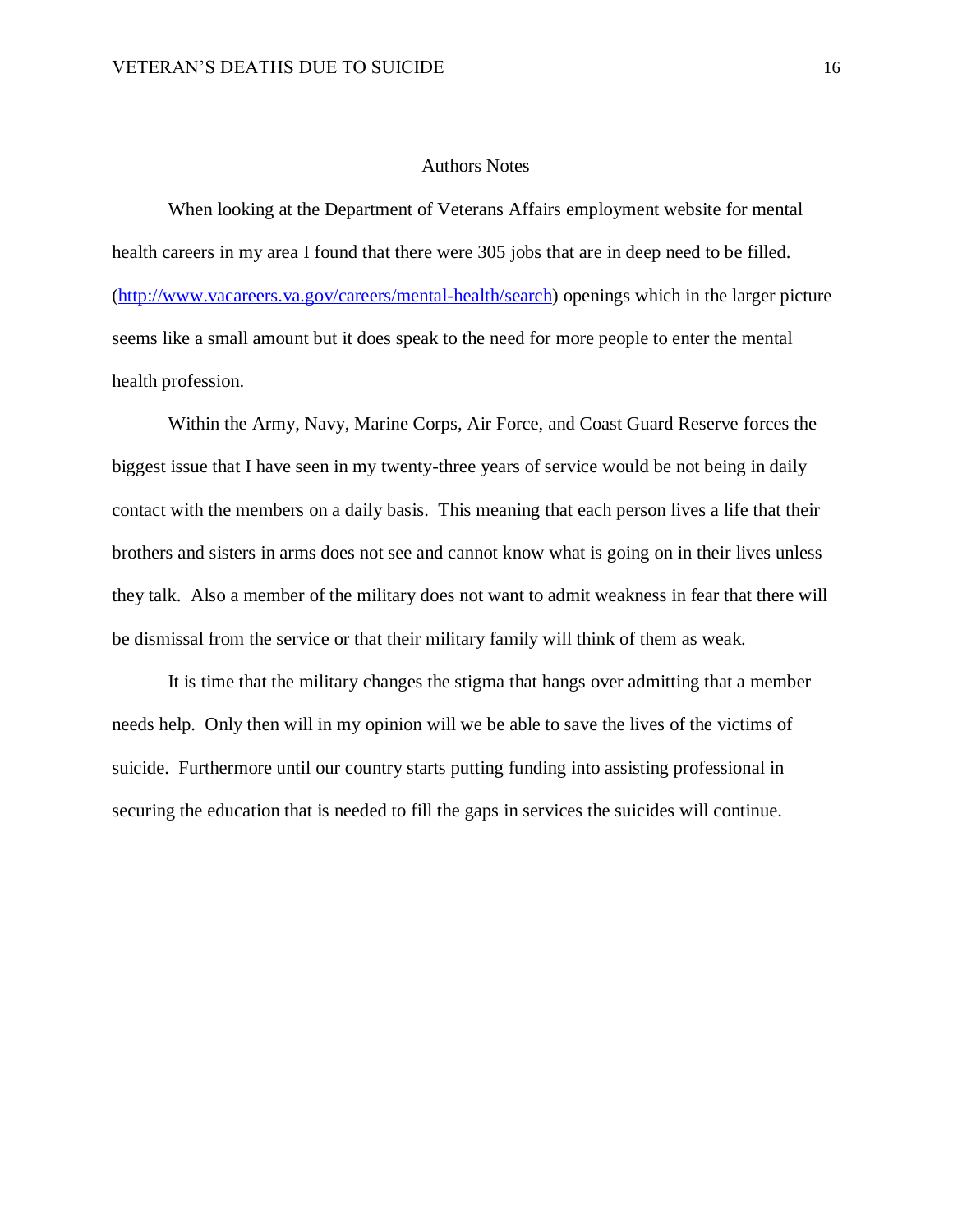#### References

- Kemp, J., & Bossarte, R. (2012). *Suicide Data Report, 2012.*
- Affairs, D. o. (2016). *VA Suicide Prevention Program Facts about Veteran Suicide.*
- Bishop, T. F., Seirup, J. K., Pincus, H. A., & Ross, J. S. (2016). Population Of US Practicing Psychiatrists Declined, 2003–13, Which May Help Explain Poor Access To Mental Health Care. *Behavioral Health , 7*, 1271-1277.
- Census, U. (n.d.). *U.S. Census Bureau: FAQs*. Retrieved November 15, 2016, from U.S. Census Bureau: https://askacs.census.gov/faq.php?id=5000&faqId=5971
- Coleman, D. (n.d.). U.S. Military Personnel 1954-2014. Retrieved November 15, 2016, from http://historyinpieces.com/research/us-military-personnel-1954-2014
- Defense, D. o. (2015). *Department of Defense Strategy for Suicide Prevention.* Defense Suicide Prevention Office.
- Hendin, H. (2014, October). An Innovative Approach to Treating Combat Veterans With PTSD at Risk for Suicide. *The American Association of Suicidology* , 582-590.
- Lee, E. A. (2011, April 26). Complex Contribution of Combat-Related Post-Traumatic Stress Disorder to Veterans Suicude: Facing an Increasing Challenge. *Perspectives in Psychiatric Care* , 108-115.
- *Office of Public Affairs*. (n.d.). Retrieved November 15, 2016, from VA Office of Public and Intergovernmental Affairs Veterans and Mental Health: http://www.va.gov/opa/issues/mental\_health.asp
- Pietrzak, R. H., Goldstein, M. B., Malley, J. C., Rivers, A. J., Johnson, D. C., & Southwick, S. M. (2010). Risk and protective factors associated with suicidal ideation in veterans of Operations Enduring Freedom and Iraqi Freedom. *Journal of Affective Disorders ,*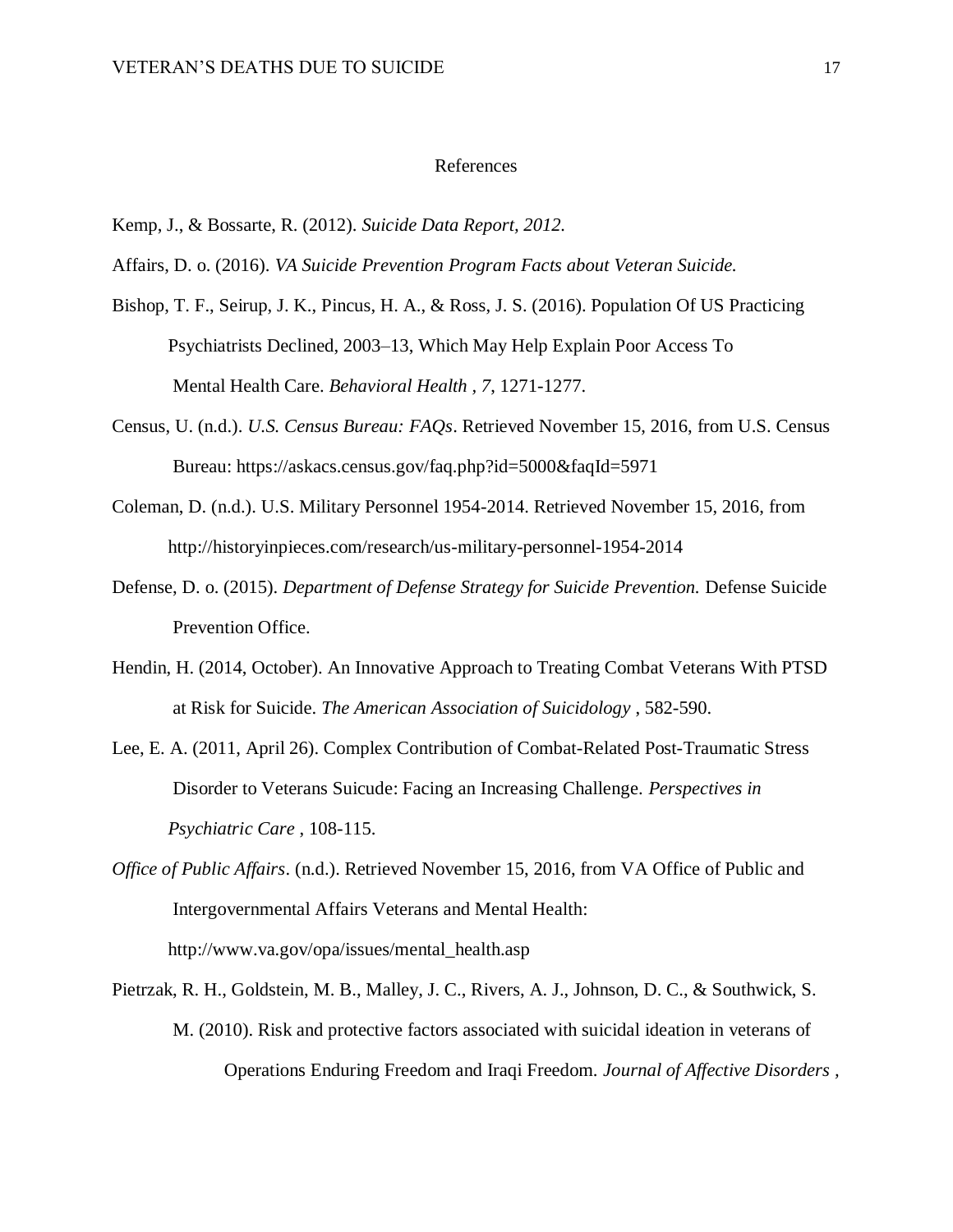*123* (1), 102-107.

- Pruitt, L., Smolenski, D., Reger, M., Bush, N., Skopp, N., & Campise, R. (2014). *Department of Defense Suicide Event Report.* DOD, Department od Defense, Wasington D.C.
- Shekelle, P., Bagley, S., & Munjas, B. (2009). *Strategies for Suicide Prevention in Veterens.* Department of Veterans Affairs, Los Angeles.
- Sher, L., & Yehuda, R. (2011). Preventing Suicide Amoung Returing Combat Veterans: A Moral Imperative. *Military Medicine , 176* (6), 601-602.
- Author? (2016). *Suicide Amoung Veterans and Other Americans 2001-20014.* Office of Suicide Prevention, U.S. Depardtment of Veterans Affairs.
- Suicide Prevention Fact SheetNew VA Stats. (n.d.). Retrieved 10 02, 2016, from http://www.va.gov/opa/publications/factsheets/Suicide\_Prevention\_FactSheet\_New\_VA Stats\_070616\_1400.pdf
- Suicide Prevention Fact SheetNew VA Stats. (n.d). Retrieved 10 02, 2016, from http://www.va.gov/opa/publications/factsheets/Suicide\_Prevention\_FactSheet\_New\_VA\_ Stats\_070616\_1400.pdf
- unknown. (2014). *Characteristics of Rural Veterans: 2014 Data from the American Community Survey.*
- Unknown. (2012, January). *Health Care Workforce Distribution and Shortage Issues in Rural America.* Retrieved from National Rural Health Assocation :

file:///C:/Users/jmarquardt/Downloads/HealthCareWorkforceDistributionandShor tageJanuary2012.pdf

York, J. A., Lamis, D. A., Pope, C. A., & Egede, L. E. (2013, September). Veteran-Specific Suicide Prevention. *Psychiatric Quarterly* , 219-238.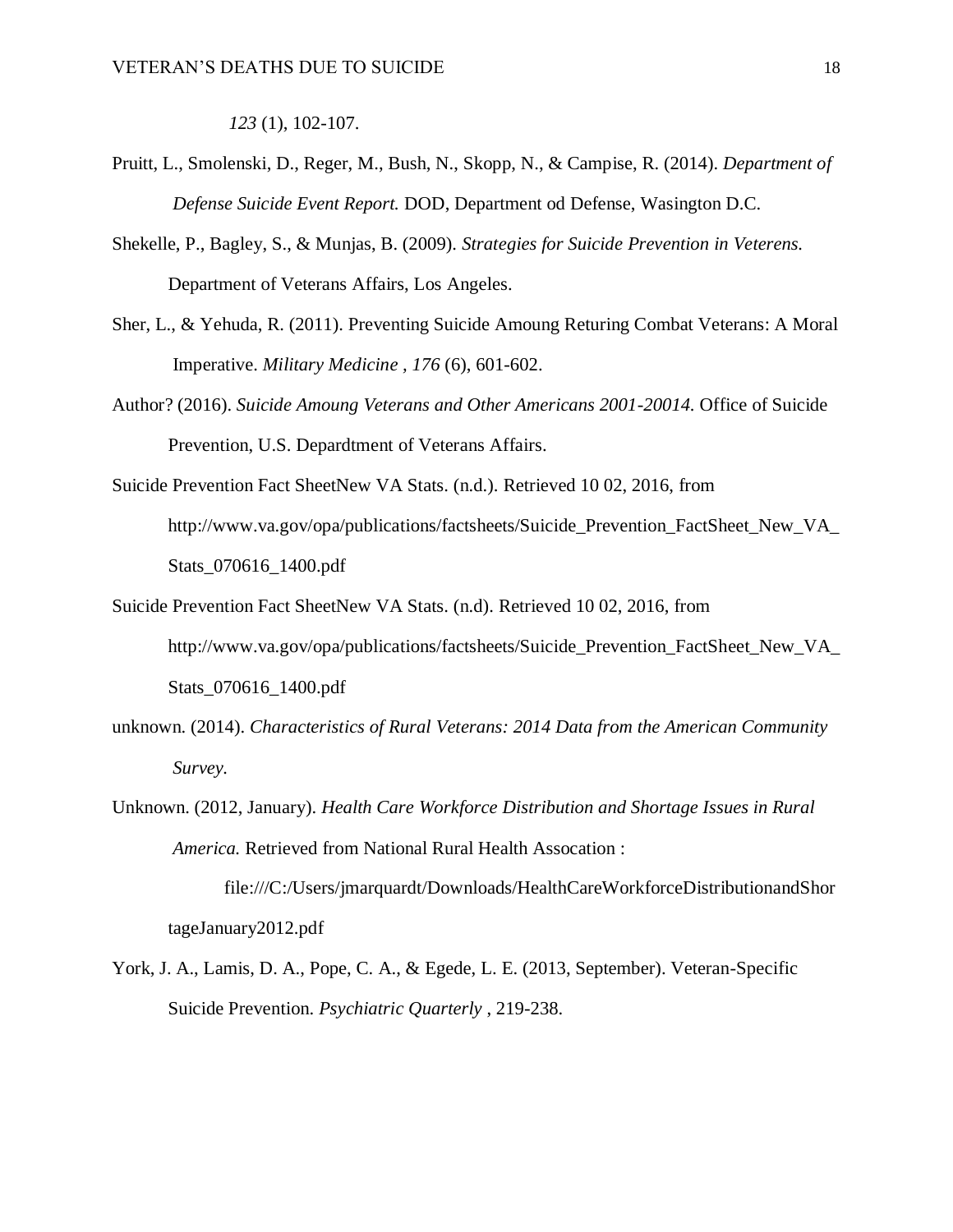Appendix A

United States Military Personnel 1954-2014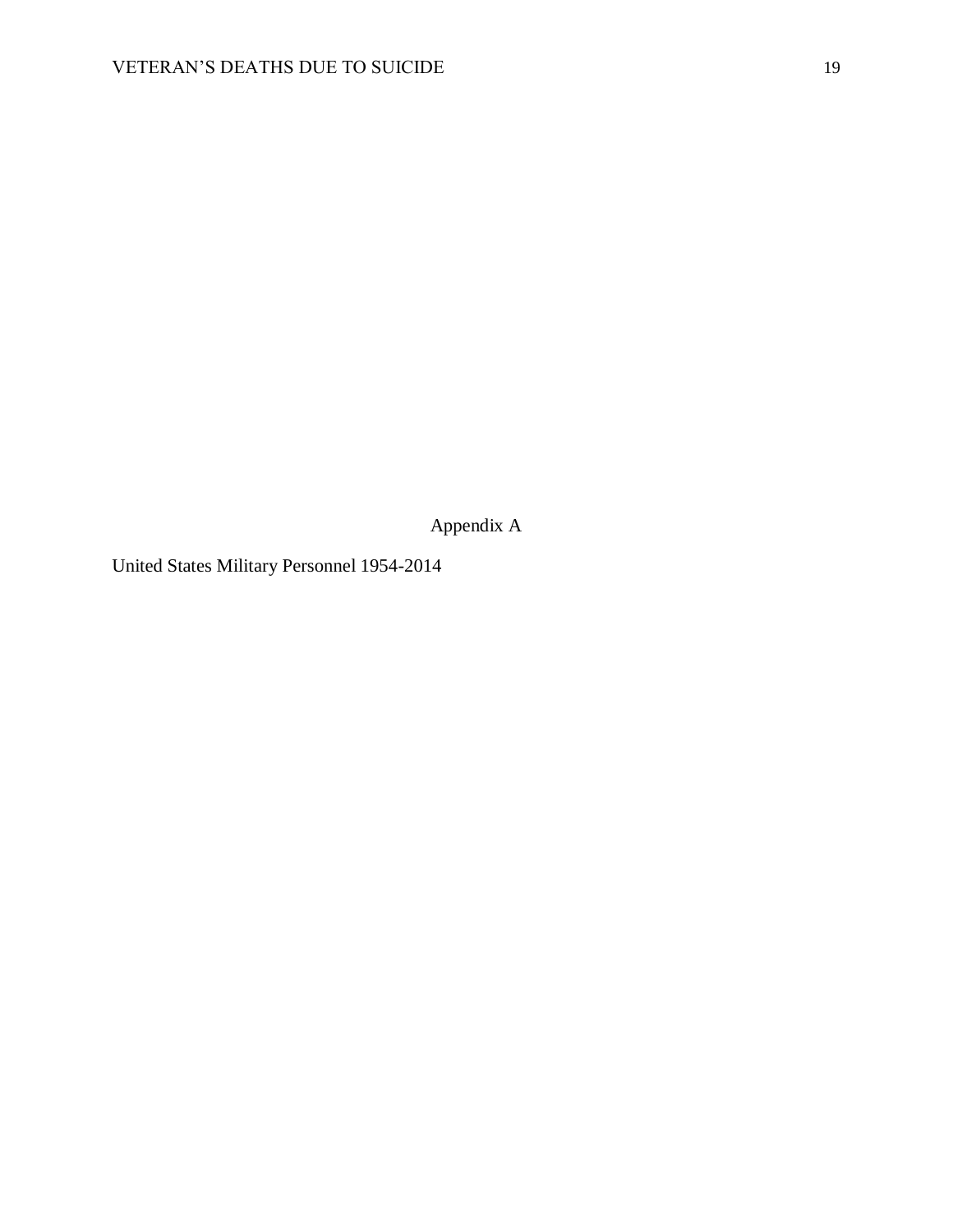

(Coleman)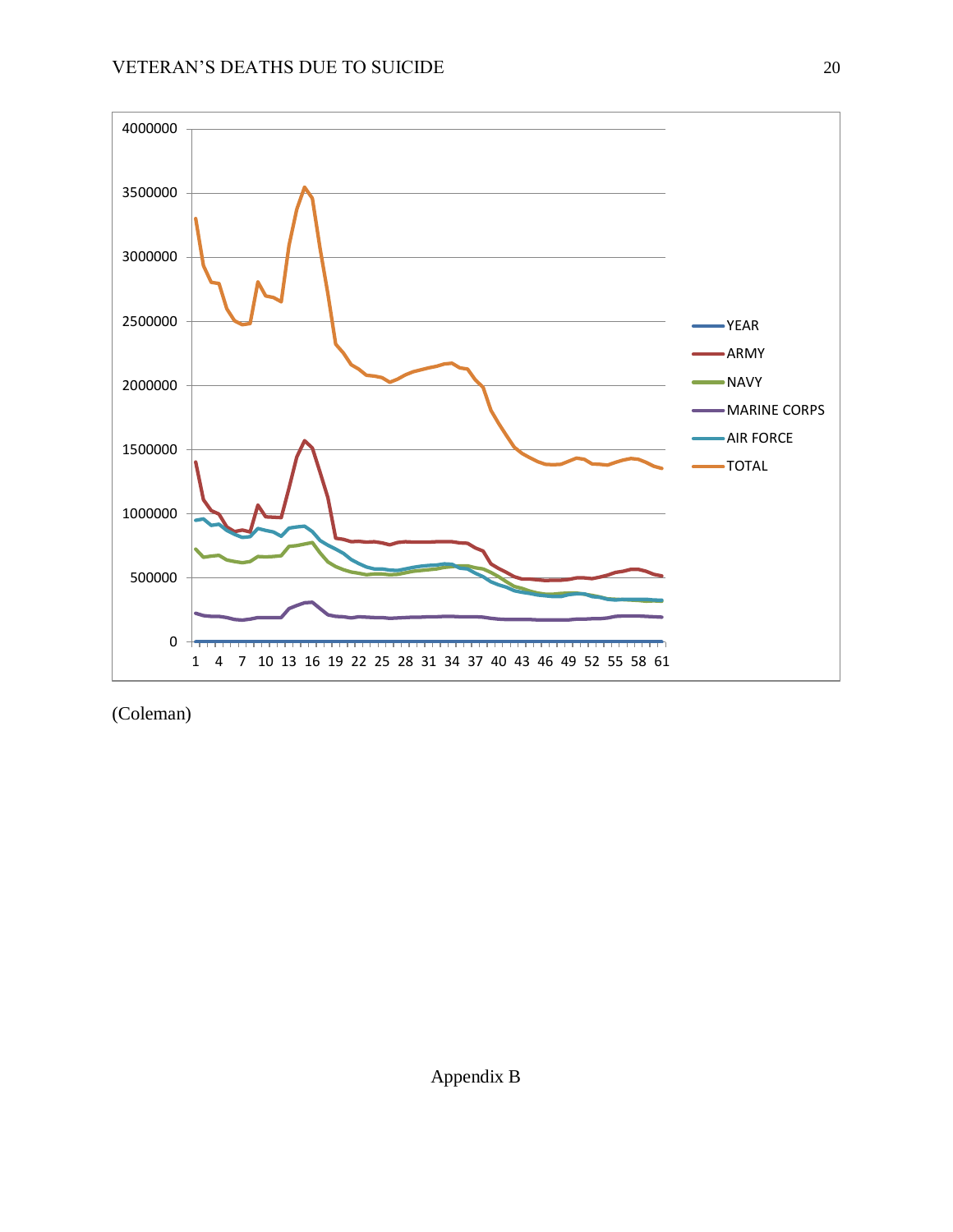Urban, Rural and Rural population



(Suicide Among Veterans and Other Americans 2001-20014, 2016).

Appendix C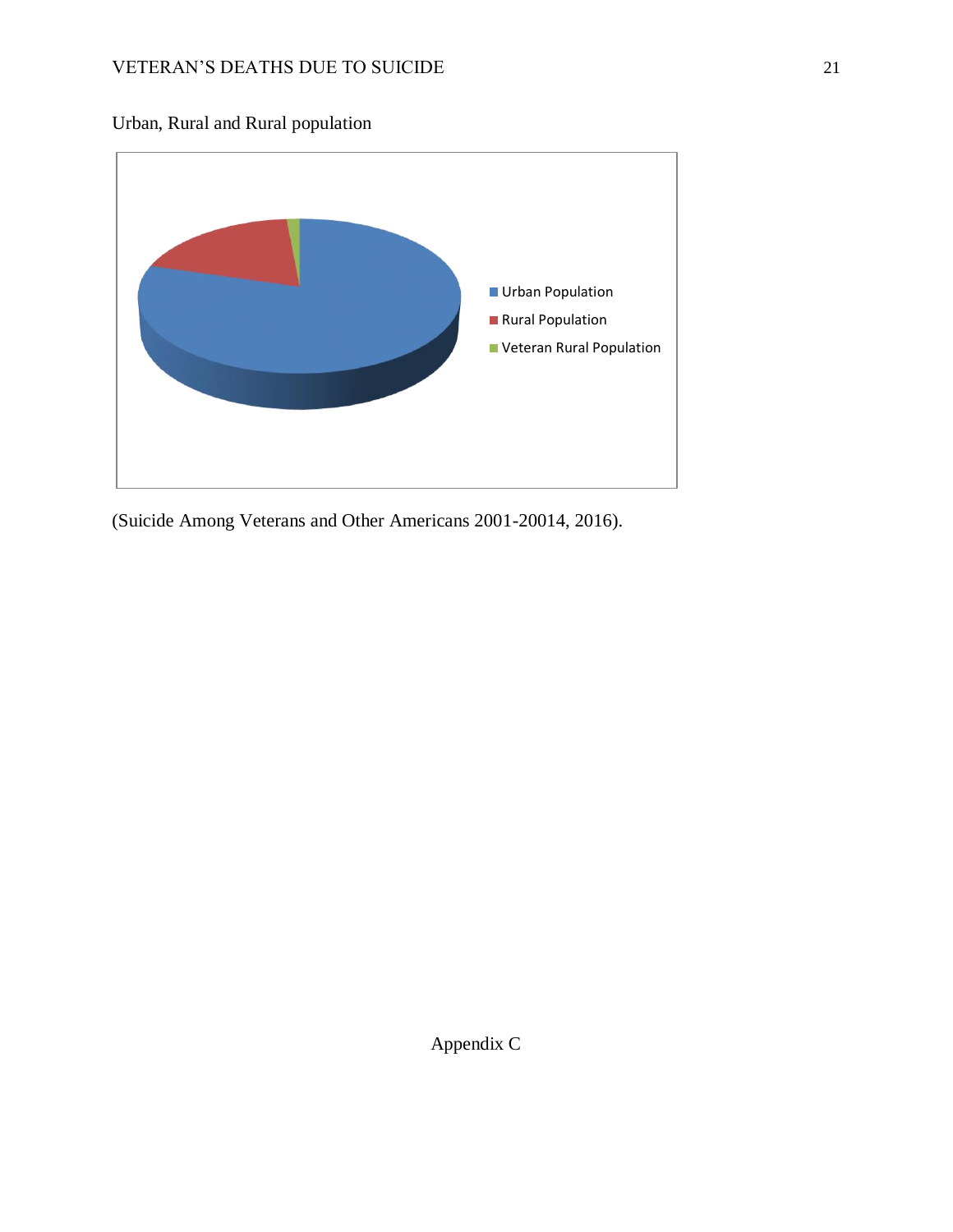

Crude Rates of Suicide by Calendar Year among Veterans (V) and Civilians (C) Ages 18–29 Years, 2001–2014 (Suicide Amoung Veterans and Other Americans 2001-20014, 2016).